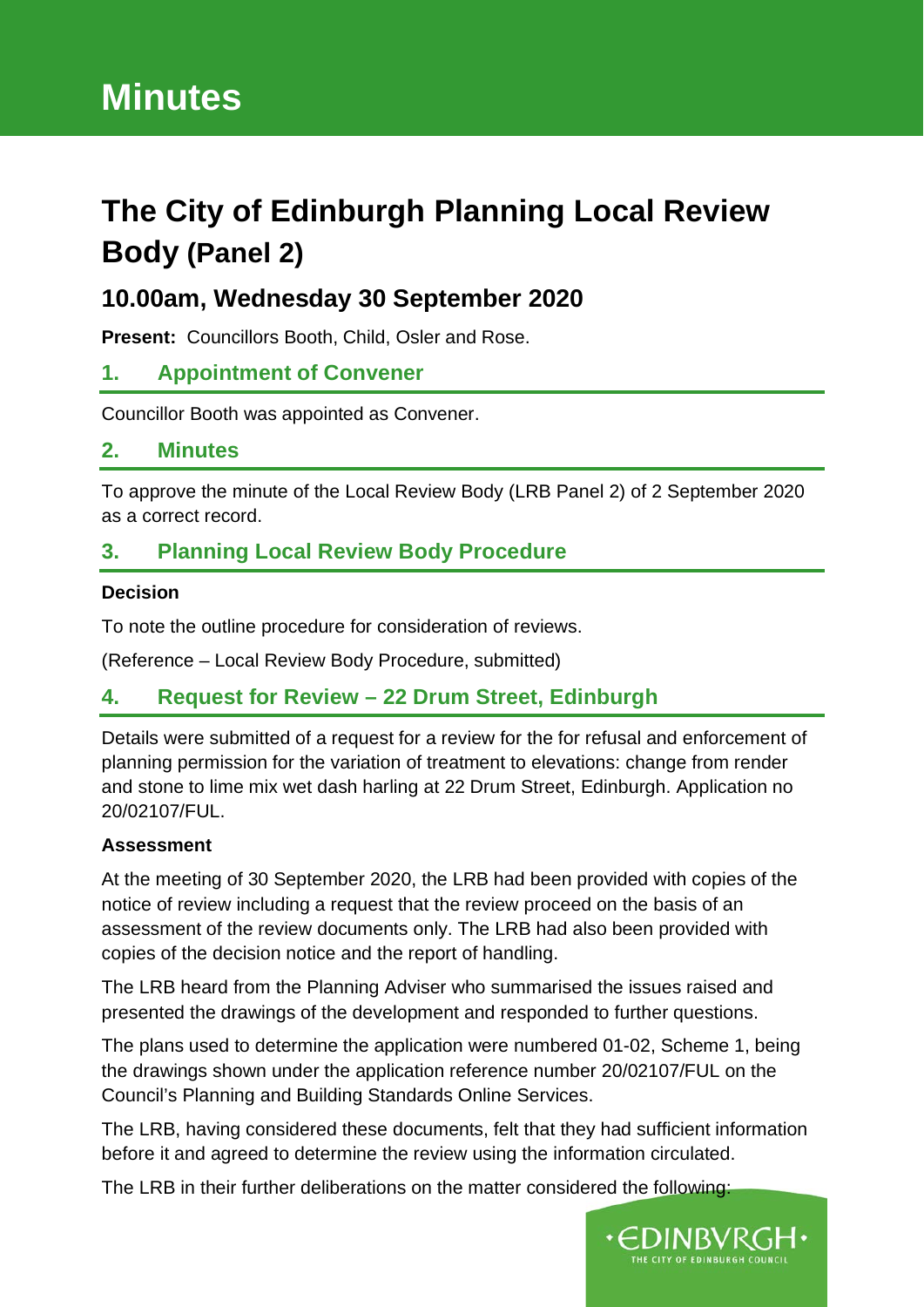1) The development plan, including the relevant policies of the Edinburgh Local Development Plan.

Edinburgh Local Development Plan Policy DES 12 (Alterations and Extensions) Edinburgh Local Development Plan Policy ENV 6 (Conservation Areas - Development)

2) Relevant Non-Statutory Guidelines.

'Listed Buildings and Conservation Areas'

- 3) The procedure used to determine the application.
- 4) The reasons for refusal and the arguments put forward in the request for a review.

The LRB carefully considered all the arguments put before it in respect of the proposed planning application and discussion took place in relation to the following issues:

- More detail was requested on the original random rubble stonework wall and proposed surface treatments in relation to the conservation area as there was a concern that the LRB did not have sufficient information in order to reach a decision. The Planning Adviser advised that the applicant had applied cement mortar to the exterior of the property with the intention of a lime mix wet dash harling being applied, although this had not been given planning permission. The LRB decided that, as the building had only been partially modified, it would not be useful to continue to the application for photographs to be circulated and that the LRB had sufficient information to reach a decision.
- That random rubble stonework cottages were now rare in this area and formed an important part of the character of the conversation area and therefore the decision by the Chief Planning Officer should be upheld.

# **Conclusion**

Having taken all the above matters into consideration, the LRB was of the opinion that no material considerations had been presented in the request for a review which would lead it to overturn the determination by the Chief Planning Officer.

#### **Decision**

To uphold the decision by the Chief Planning Officer to refuse planning permission.

#### **Reasons for Refusal:**

The proposals would be harmful to the appearance of the building and the character and appearance of the conservation area. The proposed development was contrary to Policy Des 12 (Alterations and Extensions) and Policy Env 6 (Conservation Area - Development) of the Edinburgh Local Development Plan and Edinburgh Council's Guidance on Listed Buildings and Conservation Areas.

(References – Decision Notice, Report of Handling and Notice of Review, submitted)

# **5. Request for Review – 37 Manor Place, Edinburgh**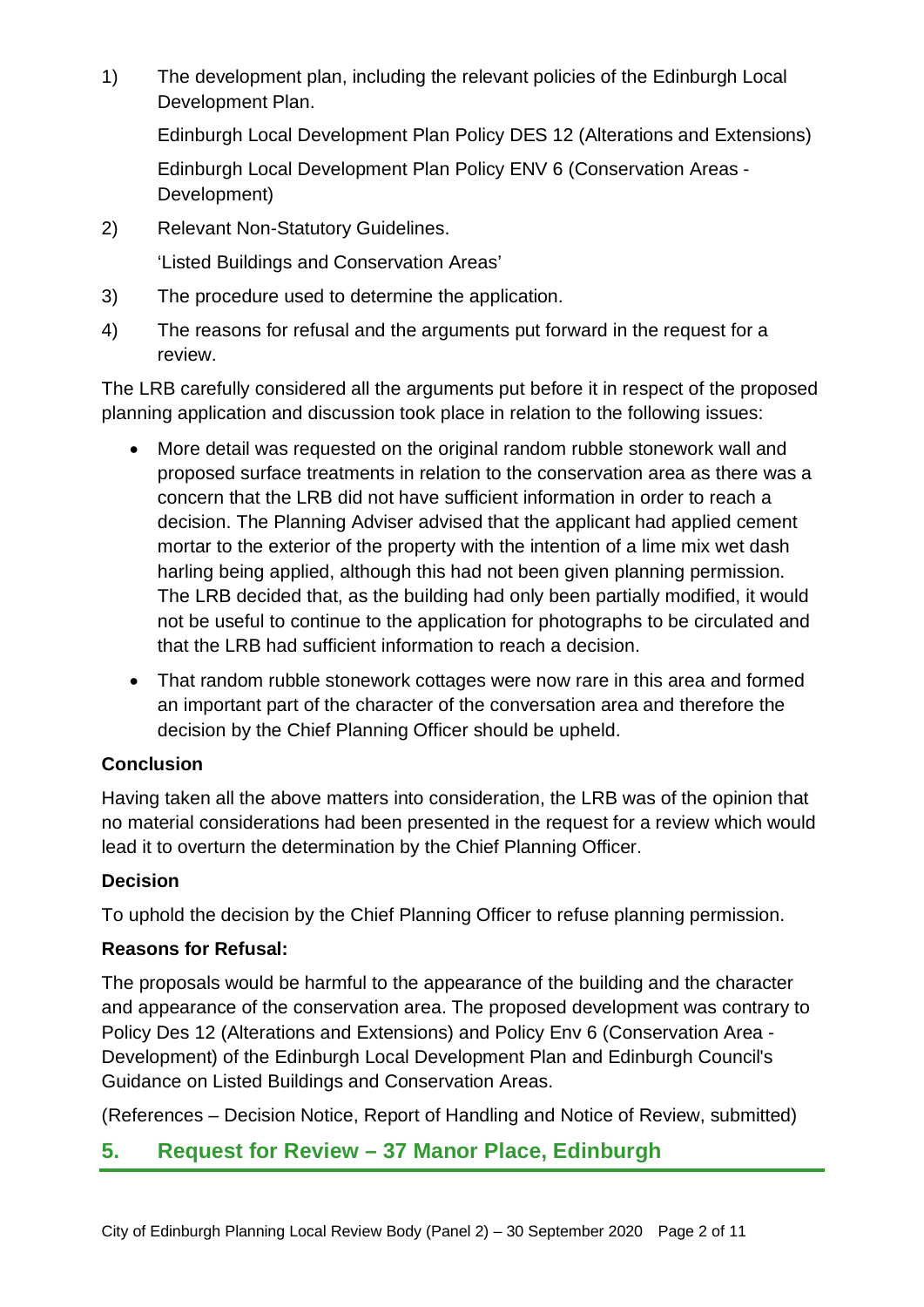Details were submitted of a request for a review for the for refusal of planning permission to form new roof terrace, glass balustrade and an access door on the existing roof at 37 Manor Place, Edinburgh. Application no 20/01844/FUL.

#### **Assessment**

At the meeting of 30 September 2020, the LRB had been provided with copies of the notice of review including a request that the review proceed on the basis of an assessment of the review documents only. The LRB had also been provided with copies of the decision notice and the report of handling.

The LRB heard from the Planning Adviser who summarised the issues raised and presented the drawings of the development and responded to further questions.

The plans used to determine the application were numbered 1-5, Scheme 1 being the drawings shown under the application reference number 20/01844/FUL on the Council's Planning and Building Standards Online Services.

The Planning Adviser also brought to the LRB's attention new information regarding the examples of other roof terraces in the city provided by the appellant. The LRB decided to accept the new information and considered this as part of their deliberations.

The LRB, having considered these documents, felt that they had sufficient information before it and agreed to determine the review using the information circulated.

The LRB in their further deliberations on the matter considered the following:

1) The development plan, including the relevant policies of the Edinburgh Local Development Plan.

Edinburgh Local Development Plan Policy DES 12 (Alterations and Extensions)

Edinburgh Local Development Plan Policy ENV 1 (World Heritage Site)

Edinburgh Local Development Plan Policy ENV 4 (Listed Buildings - Alterations and Extensions)

Edinburgh Local Development Plan Policy ENV 6 (Conservation Areas - Development)

2) Relevant Non-Statutory Guidelines.

'Listed Buildings and Conservation Areas'

'The New Town Conservation Area Character Appraisal'

- 3) The procedure used to determine the application.
- 4) The reasons for refusal and the arguments put forward in the request for a review.

The LRB carefully considered all the arguments put before it in respect of the proposed planning application and discussion took place in relation to the following issues:

• Clarification was requested on whether the letter of comment from the community council would mean it should be considered as a statutory consultee. The Planning Adviser advised that the community council would have to request to be a statutory consultee for individual cases.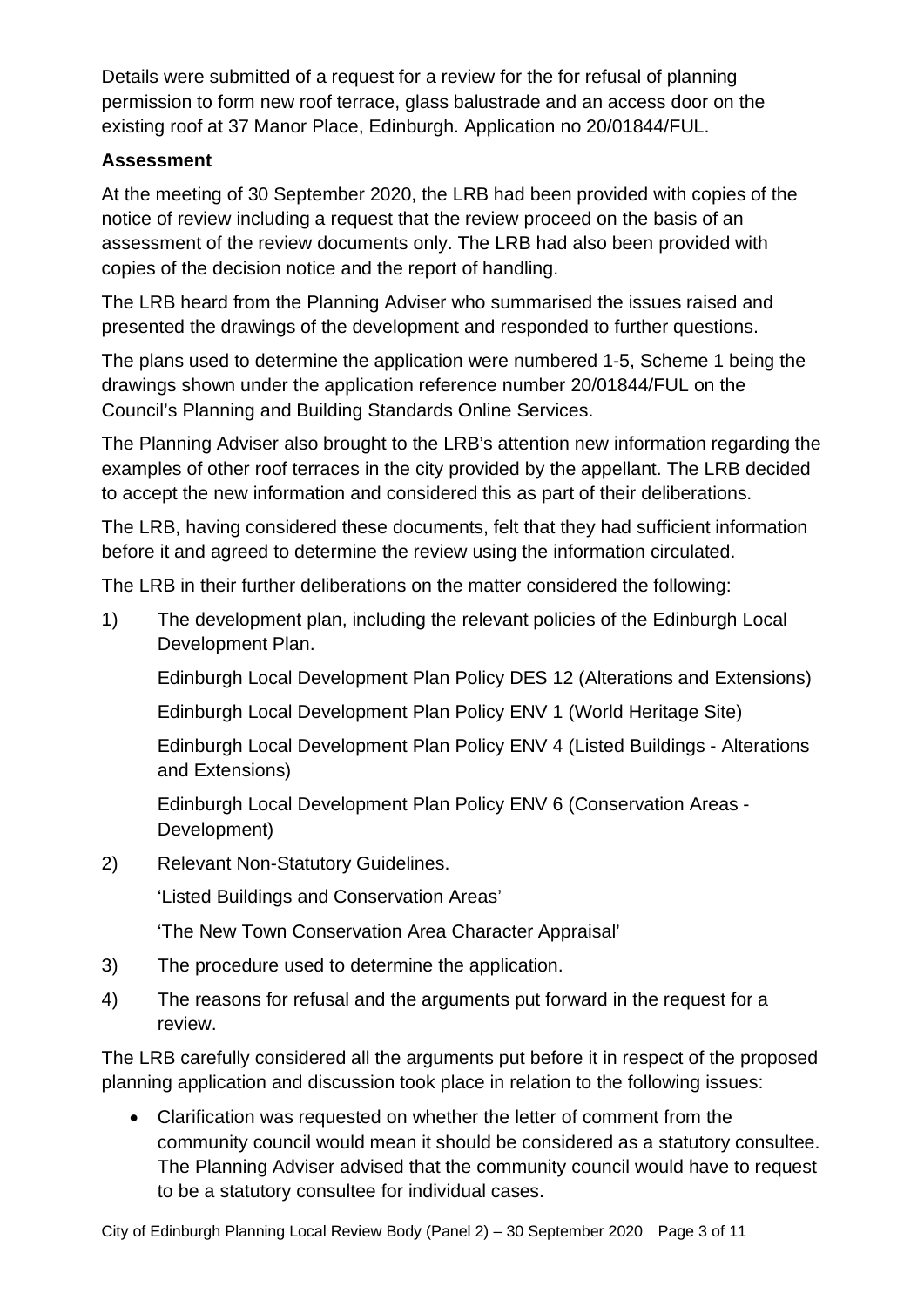- Although there was sympathy for the applicant trying to enhance the living conditions of the property, the LRB felt that as the proposal would fundamentally alter a listed building, and taking into account the comments from Historic Environment Scotland, the decision by the Chief Planning Officer should be upheld.
- However, one member felt that the proposal would enhance the premises and would not impede on the visual appearance of the World Heritage Site unless viewed from above.

#### **Conclusion**

Having taken all the above matters into consideration, the LRB was of the opinion that no material considerations had been presented in the request for a review which would lead it to overturn the determination by the Chief Planning Officer.

#### **Decision**

To uphold the decision by the Chief Planning Officer to refuse planning permission.

# **Reasons for Refusal:**

- 1. The proposal was contrary to the Local Development Plan Policy Env 6 in respect of Conservation Areas - Development, as the introduction of the glass barriers, a large area of roof decking and a large roof access hatch on the front roof slope failed to preserve or enhance the character and appearance of the conservation area which was particularly important in terms of its roofscapes
- 2. The proposal was contrary to the Local Development Plan Policy Env 1 in respect of Old and New Towns World Heritage Site, as a key characteristic of the Site was the stepped/ pitched angled roofscapes articulated by various traditional features. The introduction of glass barriers, decking and access hatch would undermine this attribute and potentially harm the WHS as the cumulative impact of these smaller interventions could have a negative impact.
- 3. The proposal was contrary to the Local Development Plan Policy Env 4 in respect of Listed Buildings - Alterations and Extensions, as the formation of the roof terrace and associated works were not justified and caused a diminution of the special interest of the listed building by the addition of decking, glass barriers and a large roof access hatch which were not in keeping with the character of the building and so failed to preserve it and its setting.

(References – Decision Notice, Report of Handling and Notice of Review, submitted)

#### **Dissent**

In accordance with Standing Order 22.13, Councillor Rose requested that his dissent to the above decision be recorded.

# **6. Request for Review – 4 Windsor Street Lane, Edinburgh**

Details were submitted of a request for a review for the for refusal of planning permission for the removal of condition 2: "The boundary wall shall be finished in stone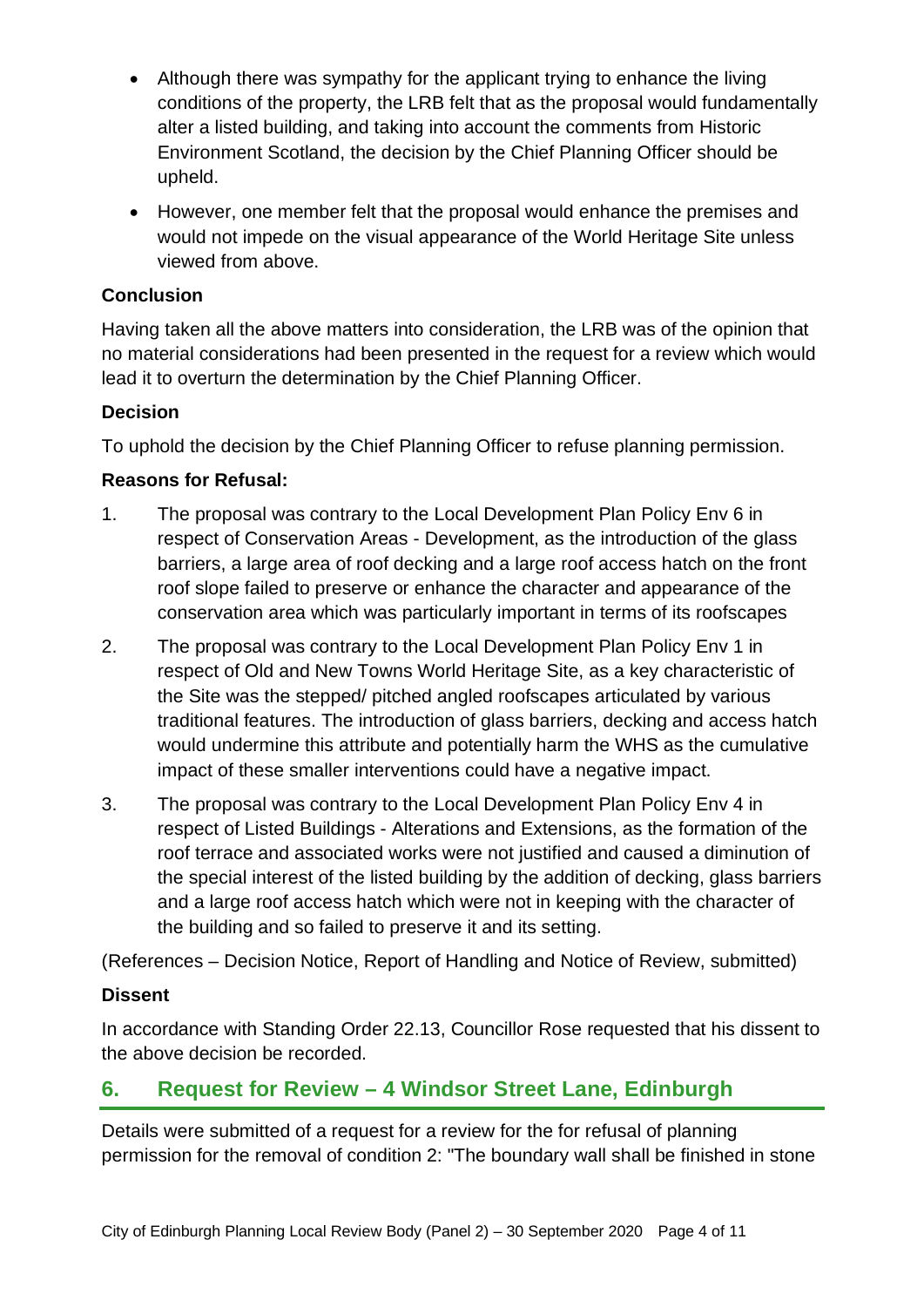to match adjoining stone walls. The height of the boundary shall measure 1.8m." at 4 Windsor Street Lane, Edinburgh. Application no 20/01041/FUL.

#### **Assessment**

At the meeting of 30 September 2020, the LRB had been provided with copies of the notice of review including a request that the review proceed on the basis of an assessment of the review documents only. The LRB had also been provided with copies of the decision notice and the report of handling.

The LRB heard from the Planning Adviser who summarised the issues raised and presented the drawings of the development and responded to further questions.

The plans used to determine the application were numbered 01, Scheme 1, being the drawings shown under the application reference number 20/01041/FUL on the Council's Planning and Building Standards Online Services.

The Planning Adviser also brought to the LRB's attention new information regarding the appellant's statement that they would be willing to provide better quality fencing. The LRB decided to accept the new information and considered this as part of their deliberations.

The LRB, having considered these documents, felt that they had sufficient information before it and agreed to determine the review using the information circulated.

The LRB in their further deliberations on the matter considered the following:

1) The development plan, including the relevant policies of the Edinburgh Local Development Plan.

Edinburgh Local Development Plan Policy DES 5 (Development Design - Amenity)

Edinburgh Local Development Plan Policy ENV 3 (Listed Buildings - Setting)

Edinburgh Local Development Plan Policy ENV 6 (Conservation Areas - Development)

2) Relevant Non-Statutory Guidelines.

'Edinburgh Design Guidance'

'Listed Buildings and Conservation Areas'

- 3) The procedure used to determine the application.
- 4) The reasons for refusal and the arguments put forward in the request for a review.

The LRB carefully considered all the arguments put before it in respect of the proposed planning application and discussion took place in relation to the following issues:

• The LRB considered whether to accept the new information regarding the applicant's offer of better quality fencing as they did not feel it would have any bearing on the decision. After advice from the Planning Adviser the LRB determined that although it would not have bearing on their decision, they would accept the new information.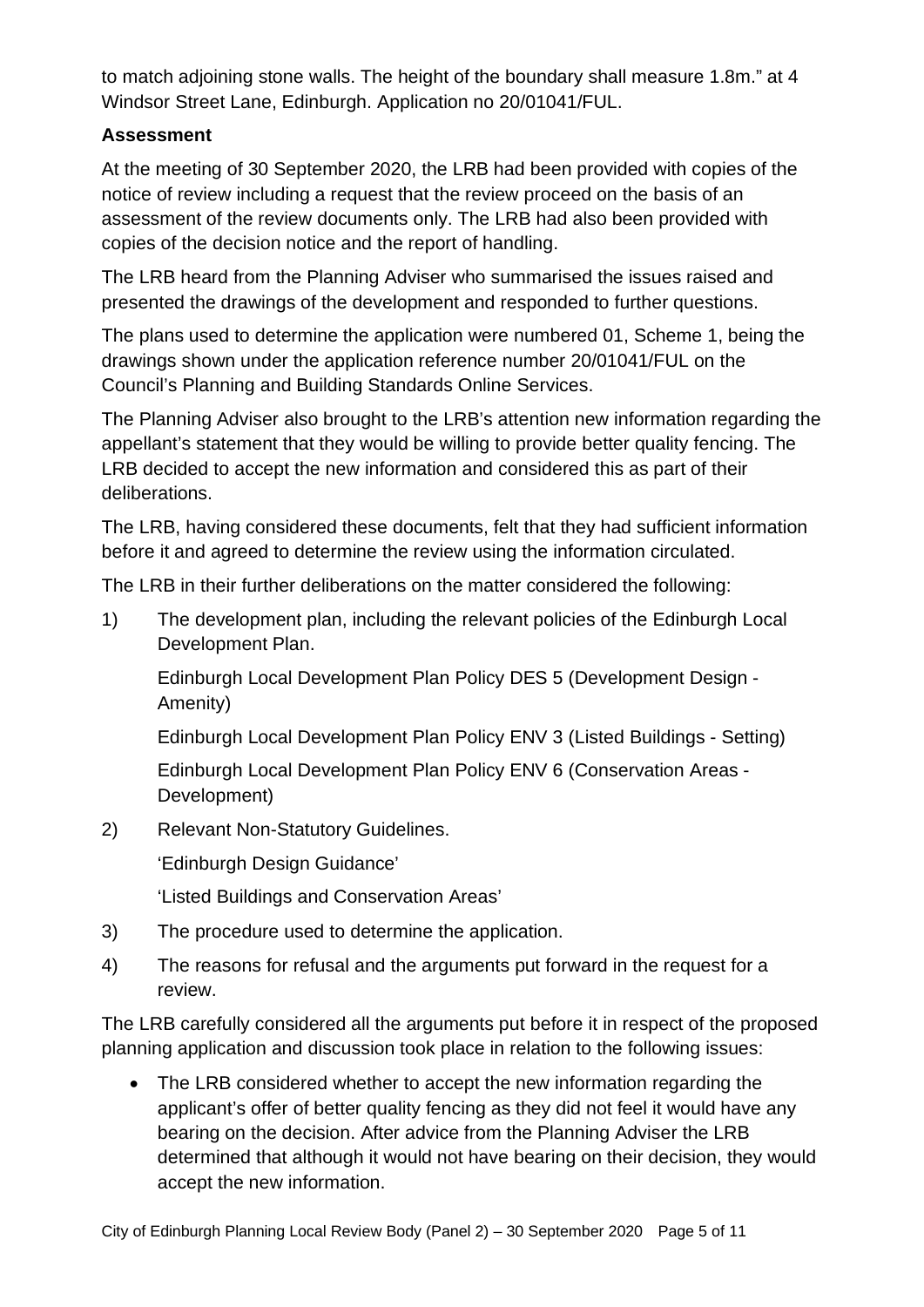# **Conclusion**

Having taken all the above matters into consideration, the LRB was of the opinion that no material considerations had been presented in the request for a review which would lead it to overturn the determination by the Chief Planning Officer.

#### **Decision**

To uphold the decision by the Chief Planning Officer to refuse planning permission.

### **Reasons for Refusal:**

- 1. The proposal was contrary to the Local Development Plan Policy Env 3 in respect of Listed Buildings - Setting, as the use of a timber fence was not an appropriate boundary treatment against the setting of the listed buildings.
- 2. The proposal was contrary to the Local Development Plan Policy Env 6 in respect of Conservation Areas - Development, as the use of a timber fence was not an appropriate material for the character of the conservation area.
- 3. The proposal was contrary to the Local Development Plan Policy Des 5 in respect of Development Design - Amenity, as there was a need to ensure 1.8 high stone wall was erected to safeguard neighbouring amenity from overlooking.

(References – Decision Notice, Report of Handling and Notice of Review, submitted)

# **7. Request for Review – Bonnington Farm, Kirknewton**

Details were submitted of a request for a review for the granting with conditions of the erection of steel portal frame agricultural building at Bonnington Farm, Kirknewton. Application no 19/05171/FUL.

This request for review was continued from the meeting of the Planning Local Review Body (Panel 2) of 2 September 2020 for further clarification from Edinburgh Airport on how their consultation response of 13 December 2019 and requested Bird Hazard Management Plan condition related specifically to the existing appeal site and the proposed new developments.

# **Assessment**

At the meeting on 30 September 2020, the LRB had been provided with copies of the notice of review including a request that the review proceed on the basis of an assessment of the review documents only. The LRB had also been provided with copies of the decision notice, the report of handling, the requested further information from Edinburgh Airport and appellant response.

The LRB heard from the Planning Adviser who summarised the issues raised and presented the drawings of the development and responded to further questions.

The plans used to determine the application were numbered 01;02;03a;04;05;06, Scheme 1, being the drawings shown under the application reference number 19/05171/FUL on the Council's Planning and Building Standards Online Services.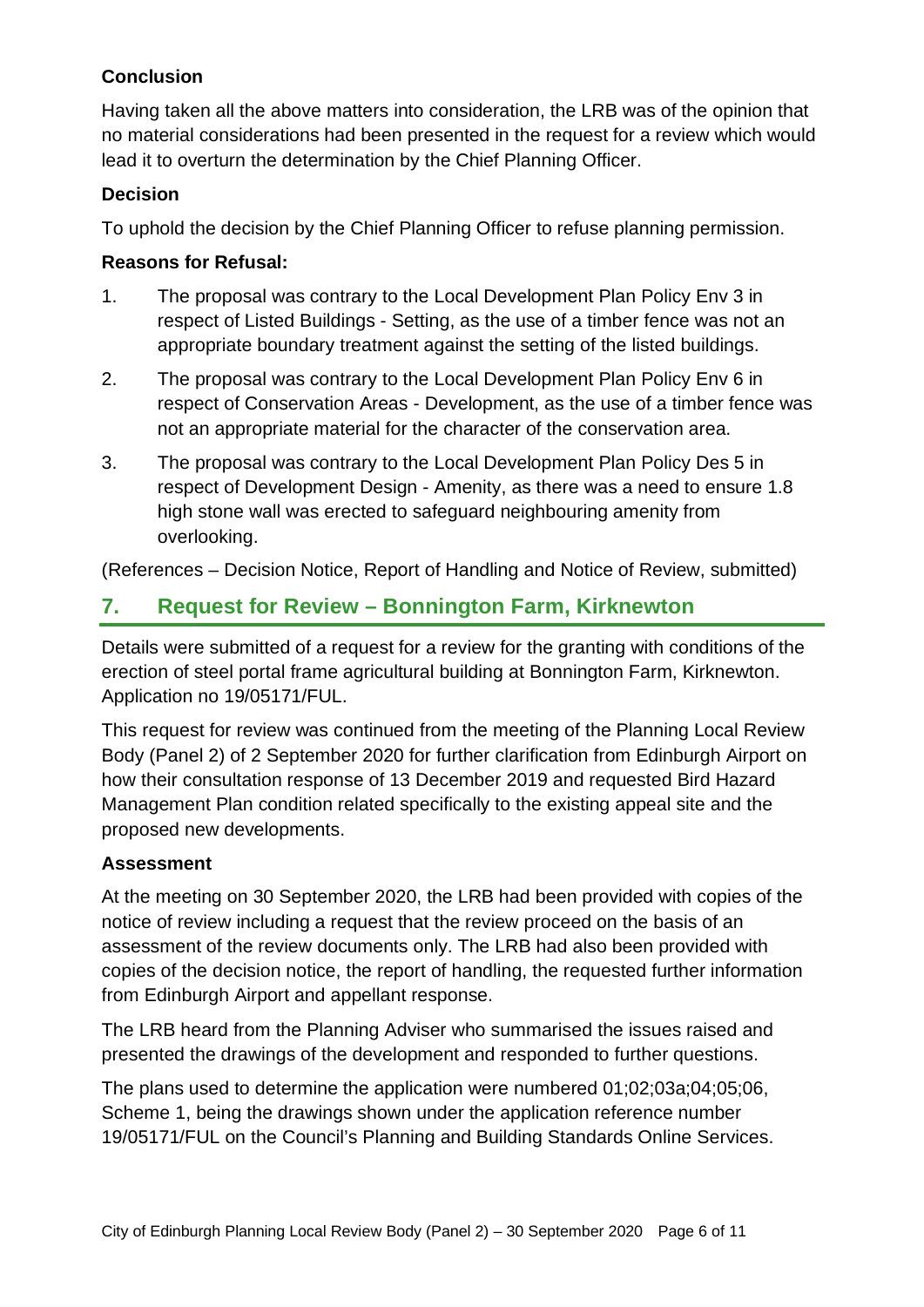The Planning Adviser also brought to the LRB's attention new information regarding the appellant's request that condition 2 in the Report of Handling be replaced with a watching brief on any ground breaking works by a qualified archaeologist. The LRB decided to accept the new information and considered this as part of their deliberations

The LRB, having considered these documents, felt that they had insufficient information before it and agreed to continue the application for further information to be provided.

The LRB in their further deliberations on the matter considered the following:

1) The development plan, including the relevant policies of the Edinburgh Local Development Plan.

Edinburgh Local Development Plan Policy DES 1 (Design Quality and Context)

Edinburgh Local Development Plan Policy DES 4 (Development Design - Impact on Setting)

Edinburgh Local Development Plan Policy DES 5 (Development Design - Amenity)

Edinburgh Local Development Plan Policy ENV 10 (Development in the Green Belt and Countryside)

Edinburgh Local Development Plan Policy ENV 11 (Special Landscape Areas)

Edinburgh Local Development Plan Policy ENV 16 (Species Protection)

Edinburgh Local Development Plan Policy ENV 21 (Flood Protection)

2) Relevant Non-Statutory Guidelines.

'Development in the Countryside and Greenbelt'

- 3) The procedure used to determine the application.
- 4) The reasons for refusal and the arguments put forward in the request for a review.

The LRB carefully considered all the arguments put before it in respect of the proposed planning application and discussion took place in relation to the following issues:

- Whether the new information with regards to the replacement condition would be acceptable. The Planning Adviser advised that a response from the Council's archaeological officer would be required to determine this.
- That the letter from the archaeological officer on the requirements for condition 2 in the Report of Handling related to particular buildings and whether it was possible to receive further clarification on this. The LRB were advised that it was a long-term farming area and that while the removal of buildings was permitted development, the proposed building required planning permission and therefore it was an opportunity to have archaeological excavation recorded and retained in situ.
- Further clarification was sought on where the buildings of archaeological concern were situated. The Planning Adviser demonstrated the eastern side of the proposal on the map.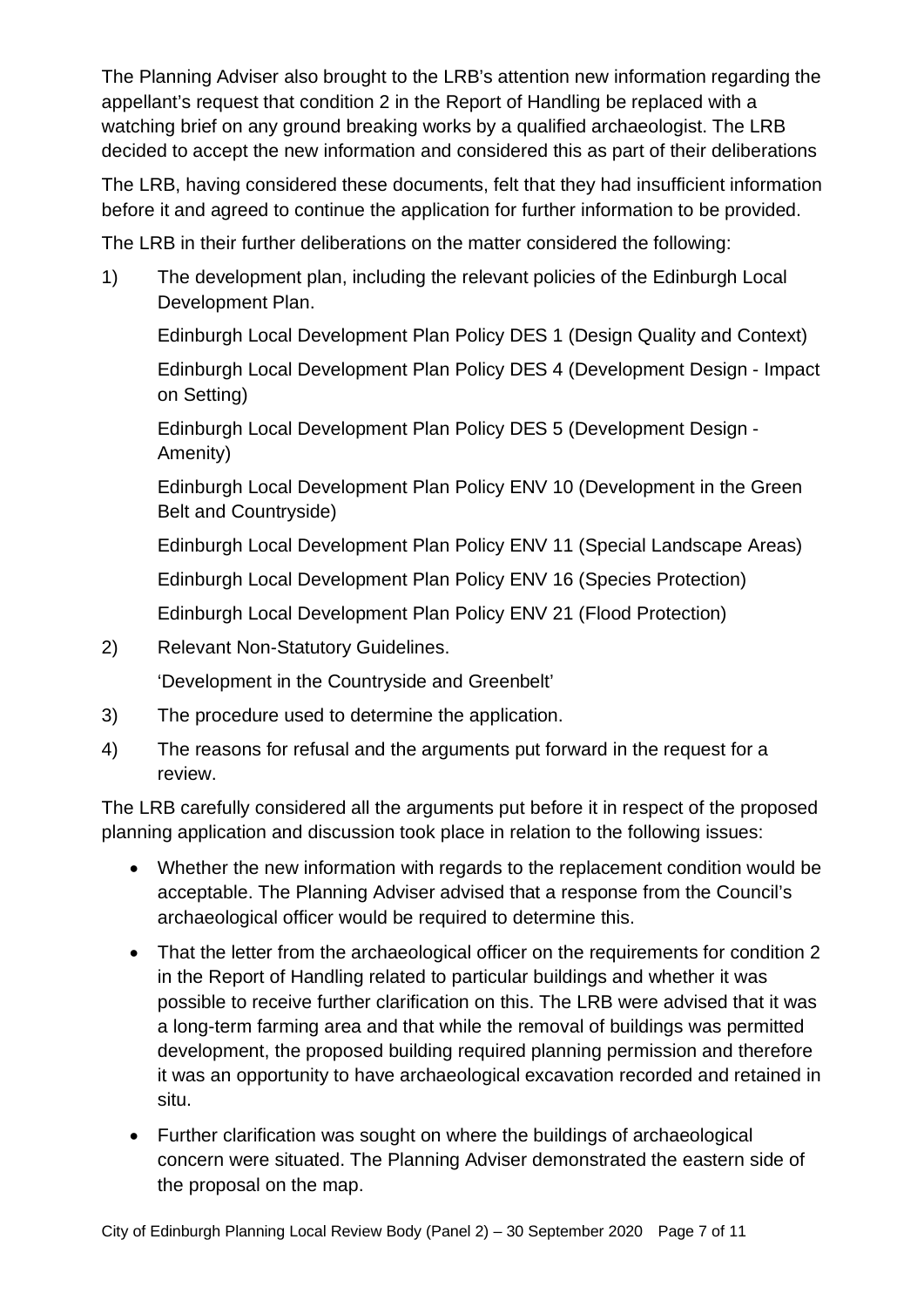- Whether there had been any consultation response from Council flooding officers on the condition 3 on the Surface Water Management Plan. The Planning Adviser confirmed that there had been no response. The appellant had advised they would use existing drainage in their proposal.
- The LRB considered whether it would be worthwhile to continue the application in order to consult the archaeological officer on the replacement of condition 2 in the Report of Handling with a watching brief on ground breaking works by a qualified archaeologist. It was felt that it would be unreasonable to delay the decision on the application any further.
- The LRB considered whether condition 2 could be replaced with the requested replacement condition before deciding that it should remain attached to the application.

# **Conclusion**

Having taken all the above matters into consideration, the LRB determined that condition 1 in the Report of Handling could be removed as the further response from Edinburgh Airport had indicated that condition 1 relating to the Bird Hazard Management Plan was not required. The LRB also determined that condition 3 in the Report of Handling could be removed as the proposal would use existing site drainage, there had been no comment from Council flooding officers and the site did not lie within the SEPA flood risk zone.

It therefore overturned the decision of the Chief Planning Officer and granted planning permission, removing condition 1 and 3 in the Report of Handling, subject to the conditions listed below.

# **Motion**

To not uphold the decision by the Chief Planning Officer and to grant planning permission subject to:

# **1. The following conditions:**

(a) No demolition/development shall take place on the site until the applicant has secured and implemented a programme of archaeological work (historic building survey, excavation, analysis & reporting, publication) in accordance with a written scheme of investigation which has been submitted by the applicant and approved by the Planning Authority.

**Reason:** In order to secure and record any archaeological artefacts within the site.

(b) Prior to work commencing on site further details of all external materials, including colours, proposed for the external walls and roof of the development, hereby approved, shall be submitted for the written approval of the Council as Planning Authority.

**Reason:** In order to protect the special landscape area.

# **2. The following informatives:**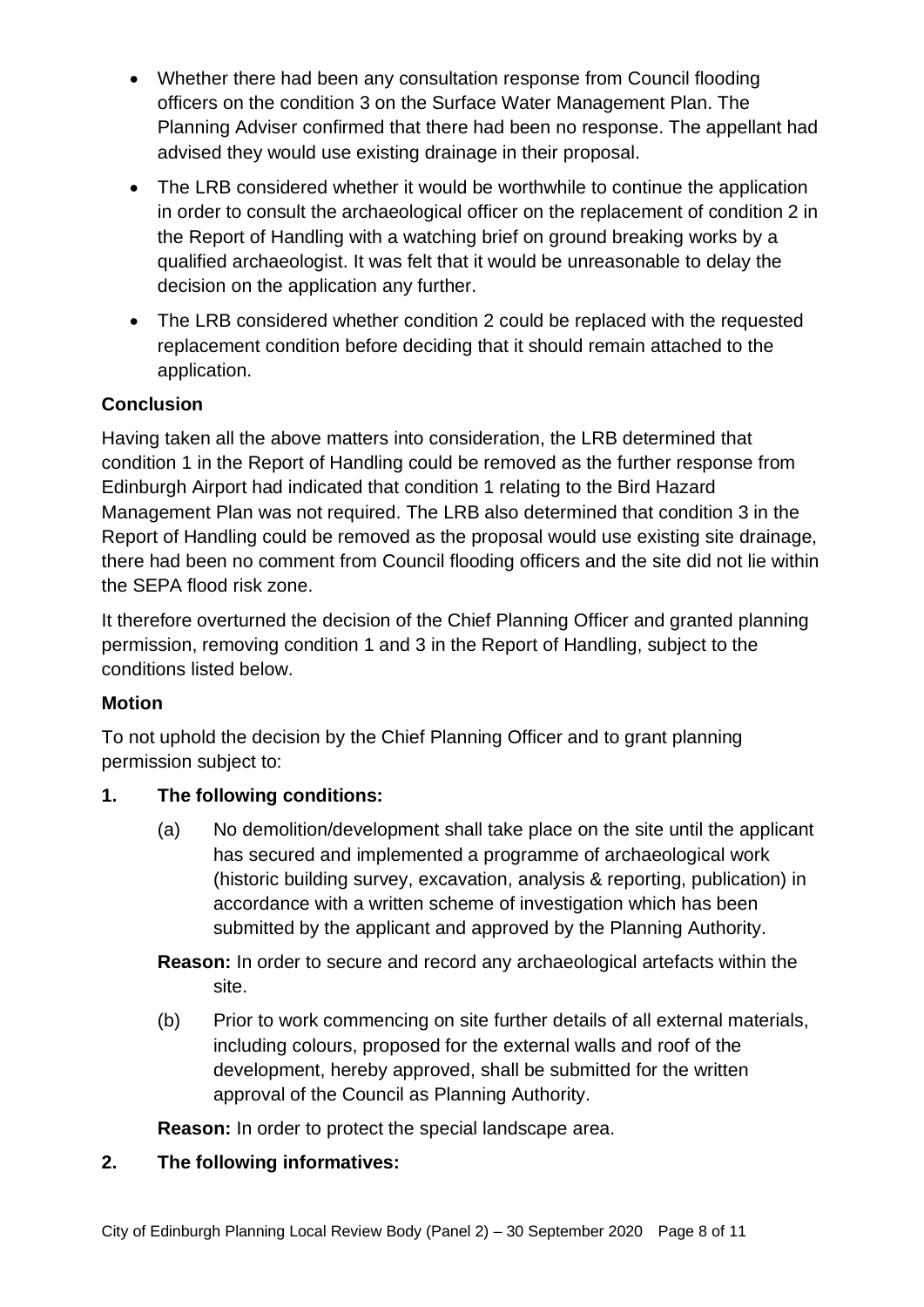- (a) The development hereby permitted shall be commenced no later than the expiration of three years from the date of this consent.
- (b) No development shall take place on the site until a 'Notice of Initiation of Development' has been submitted to the Council stating the intended date on which the development is to commence. Failure to do so constitutes a breach of planning control under section 123(1) of the Town and Country Planning (Scotland) Act 1997.
- (c) As soon as practicable upon the completion of the development of the site, as authorised in the associated grant of permission, a Notice of Completion of Development must be given in writing to the Council.
- (d) Given the nature of the proposed development it is possible that a crane may be required during its construction. We would, therefore, draw the applicant's attention to the requirement within the British Standard Code of Practice for the safe use of Cranes, for crane operators to consult the aerodrome before erecting a crane in close proximity to an aerodrome. This is explained further in Advice Note 4, 'Cranes' (available at [http://www.aoa.org.uk/policy-campaigns/operations-safe\)](http://www.aoa.org.uk/policy-campaigns/operations-safe)
- moved by Councillor Child, seconded by Councillor Booth

#### **Amendment**

To not uphold the decision by the Chief Planning Officer and to grant planning permission subject to:

#### **1. The following conditions:**

(a) A watching brief on any ground breaking works would be provided by a qualified archaeologist.

**Reason:** In order to secure and record any archaeological artefacts within the site.

(b) Prior to work commencing on site further details of all external materials, including colours, proposed for the external walls and roof of the development, hereby approved, shall be submitted for the written approval of the Council as Planning Authority.

**Reason:** In order to protect the special landscape area.

#### **2. The following informatives:**

- (a) The development hereby permitted shall be commenced no later than the expiration of three years from the date of this consent.
- (b) No development shall take place on the site until a 'Notice of Initiation of Development' has been submitted to the Council stating the intended date on which the development is to commence. Failure to do so constitutes a breach of planning control under section 123(1) of the Town and Country Planning (Scotland) Act 1997.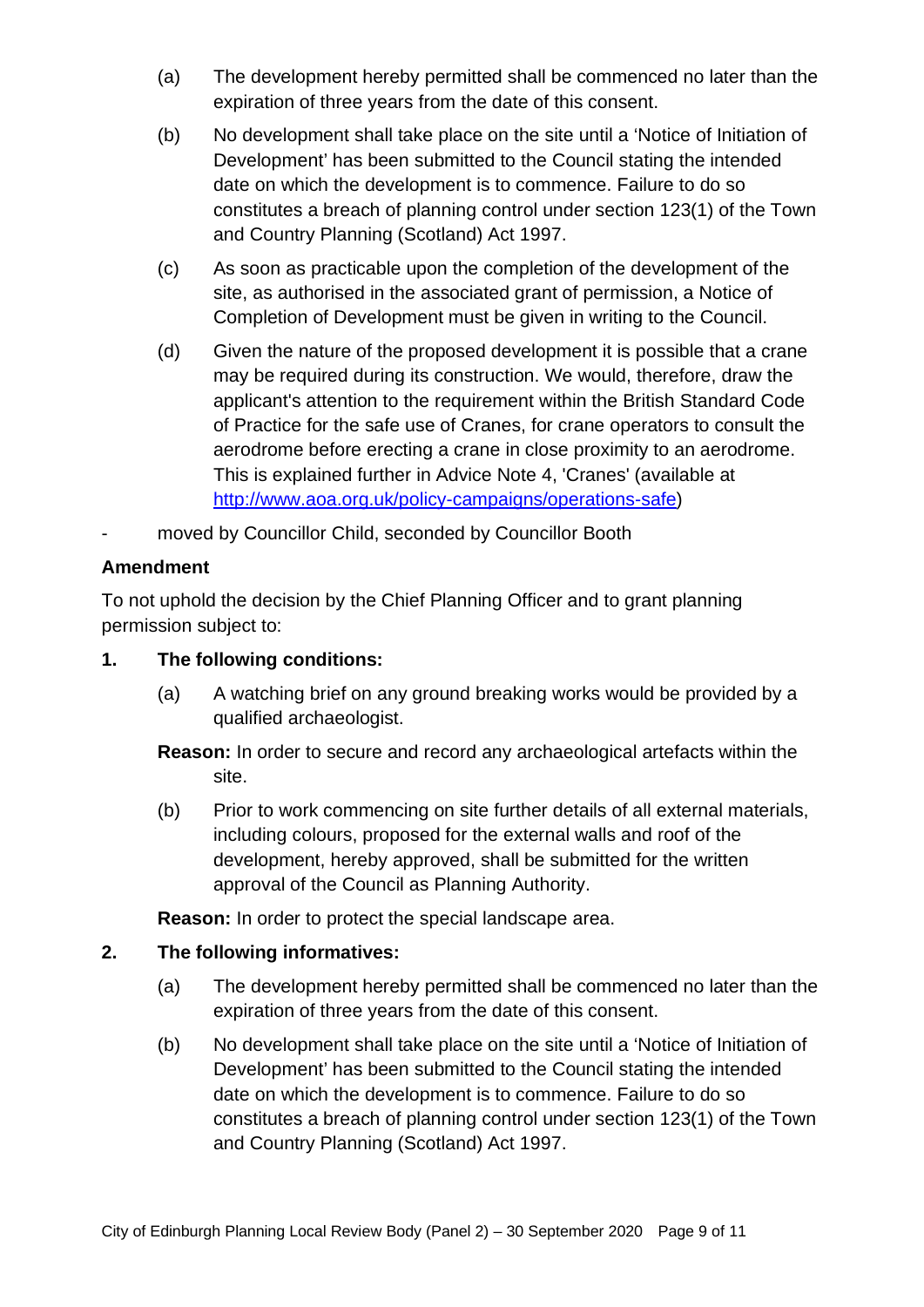- (c) As soon as practicable upon the completion of the development of the site, as authorised in the associated grant of permission, a Notice of Completion of Development must be given in writing to the Council.
- (d) Given the nature of the proposed development it is possible that a crane may be required during its construction. We would, therefore, draw the applicant's attention to the requirement within the British Standard Code of Practice for the safe use of Cranes, for crane operators to consult the aerodrome before erecting a crane in close proximity to an aerodrome. This is explained further in Advice Note 4, 'Cranes' (available at [http://www.aoa.org.uk/policy-campaigns/operations-safe\)](http://www.aoa.org.uk/policy-campaigns/operations-safe)
- moved by Councillor Rose, seconded by Councillor Osler

# **Voting**

For the motion Theorem 2 votes

(Councillors Booth and Child.)

For the amendment - 2 votes

(Councillors Osler and Rose.)

In the division, 2 members having voted for the motion and 2 members for the amendment, the Convener gave his casting vote for the motion.

#### **Decision**

To not uphold the decision by the Chief Planning Officer and to grant planning permission subject to:

#### **1. The following conditions:**

(a) No demolition/development shall take place on the site until the applicant has secured and implemented a programme of archaeological work (historic building survey, excavation, analysis & reporting, publication) in accordance with a written scheme of investigation which has been submitted by the applicant and approved by the Planning Authority.

**Reason:** In order to secure and record any archaeological artefacts within the site.

(b) Prior to work commencing on site further details of all external materials, including colours, proposed for the external walls and roof of the development, hereby approved, shall be submitted for the written approval of the Council as Planning Authority.

**Reason:** In order to protect the special landscape area.

#### **2. The following informatives:**

- (a) The development hereby permitted shall be commenced no later than the expiration of three years from the date of this consent.
- (b) No development shall take place on the site until a 'Notice of Initiation of Development' has been submitted to the Council stating the intended